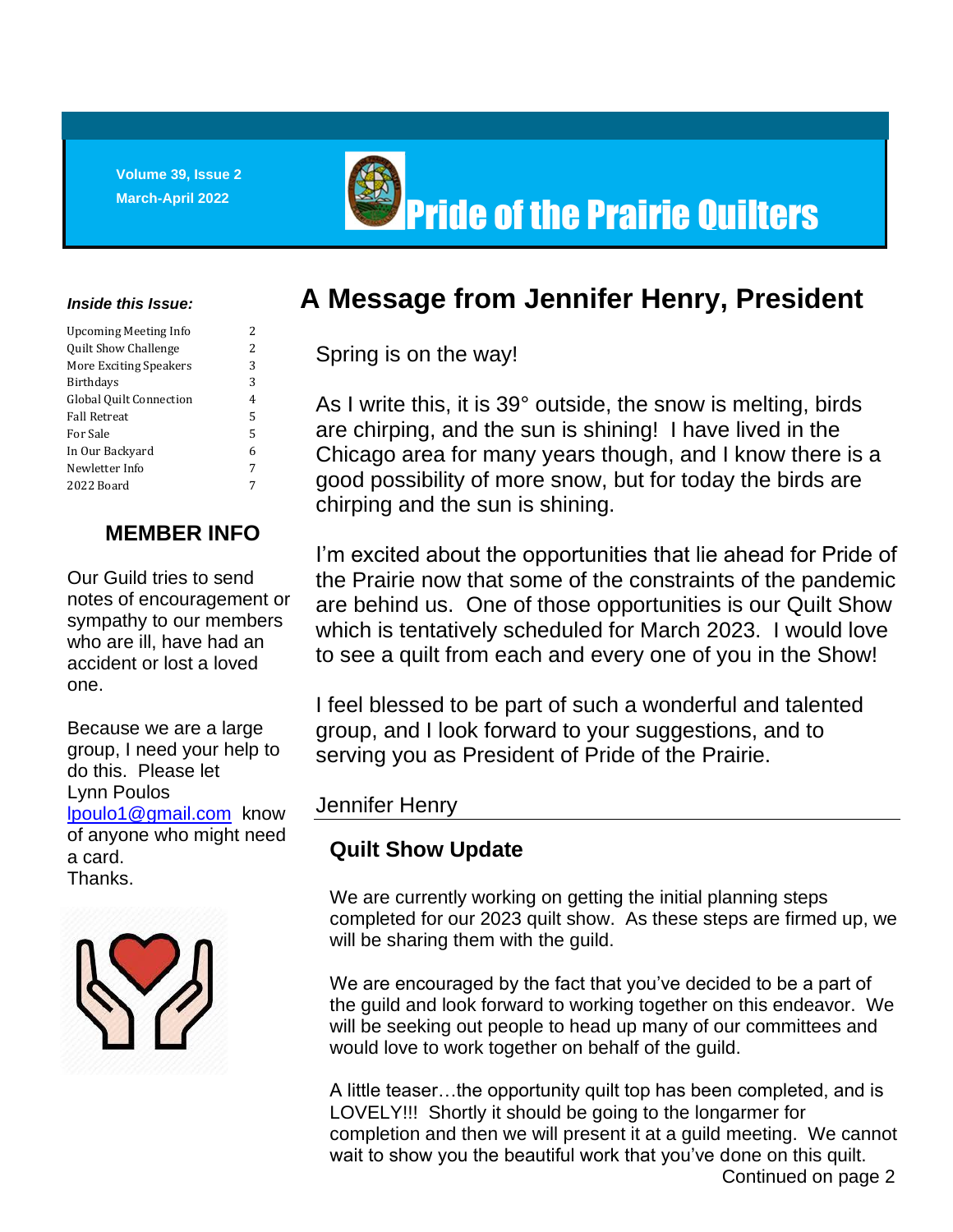### **Upcoming meeting information**

### **March 17 meeting –**

Welcome to our newly elected board members!

Our speaker will be Amiee Merritt, the Director of the Joliet Pregnancy Resource Center. See the list of items below that you may wish to bring as a donation to this wonderful organization who has been one of the recipients of our Philanthropy quilts.

- Diapers
- diaper wipes packages of 60 or more
- nursing pads
- crib sheets
- onesies any color sizes no larger than 6-9 months
- sleeper sac-size small, medium and large
- hooded baby towels
- wash cloths
- burp cloths
- baby toiletries
- pacifier
- teether
- rattle
- umbrella stroller
- children board books

Bring your favorite tool or notion that you may have received this holiday season. Also, as we move into a new year of quilting projects, please share your favorite/go-to quilt pattern. We would love to see a sample of the completed pattern.

## **April 21 meeting –**

**Sarah Nishiura** will be our guest with a lecture/trunk show. She is a fantastic quilt artist who works with recycled/upcycled and vintage materials. Check her out at [www.sarahnishiura.com.](http://www.sarahnishiura.com/)

#### **Quilt Show Update Cont.**

Thank you in advance for your help, in many different ways, to make this quilt show a success.

#### **We can't do it without YOU!**

By the way, if you'd like to contact one of us about helping, we'd love to hear from you.

Carol O'Dell Sandy Piatak Sharon Thomsen Jennifer Henry

#### **2023 Quilt Show Quilt Challenge**

Pick a significant moment or event in your life that has stood out to you. It can be anything! The birth of a child, your first kiss, first date, learning to drive, your wedding day, a marriage proposal, a memorable 4th of July or Holiday, etc.

Now take that moment and get creative.

- Dimensions no larger than 36" x 48", but it can be smaller
- Colors Any!!
- The quilt can be pieced, applique, or wool appliqué. It can have embroidery or hand work.
- Quilt must be made entirely by the member (pieced, appliqued, quilted and bound with a label on the back.)

See the website for further information. Any questions, contact Lynn Scheimann at [lscheimann@comcast.net](mailto:lscheimann@comcast.net)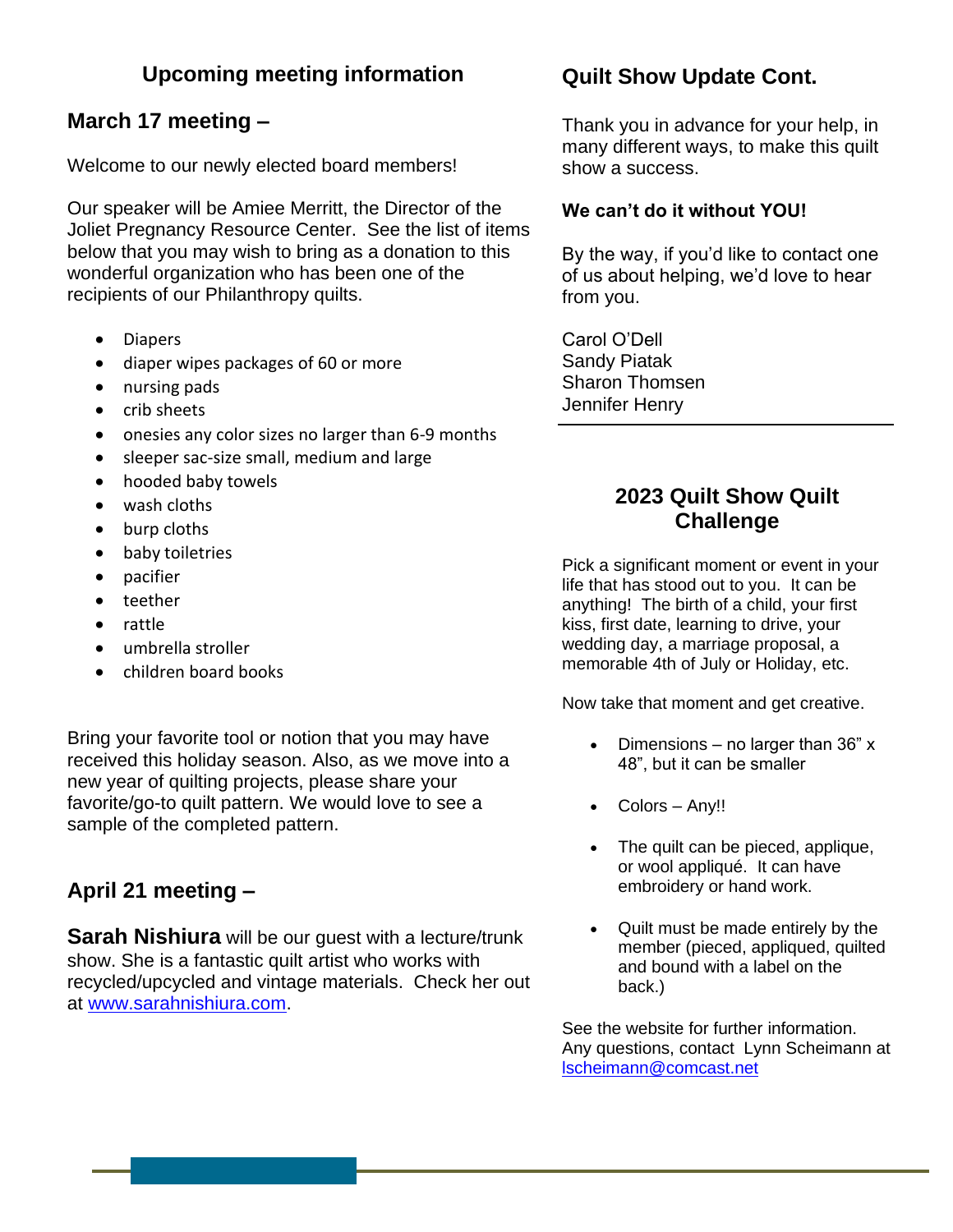#### **More exciting speakers scheduled for 2022!**

**May 19 – Vicki Hodge** has been designing and piecing reproduction scrap quilts for over 40 years. An accumulation of unquilted tops naturally lead to pairing two tops into one quilt - equally interesting on front and back. Vicki teamed with Quiltmania Editions to publish 'Button Box Quilts' in September, 2018. The book includes 20 designs (10 quilts) inspired by 19th century patterns.She has exhibited quilts at the Pour l'Amour du Fil show in Nantes, France; the Paducah Quilt Week Show in Paducah, Kentucky; and 'In the American Tradition' exhibit at the International Quilt Festival in Houston, Texas. Her AQSG Civil War Quilt Study quilt was selected to travel to several locations over four years.

**June 16 – Emily Parson** is an award-winning quilter from St Charles Il. Her quilts have been shown in exhibits and galleries around the world, including Quilt National 1997 & 1999 at the Dairy Barn Arts Center, "edge to edge: selections from SAQA" at the Museum of American

# **March and April Birthdays**

| McHenney, Sandi      | Mar 1            |
|----------------------|------------------|
| O'Dell, Carol        | Mar <sub>2</sub> |
| Williams, Christine  | Mar 3            |
| Murphy, Marianne     | Mar 11           |
| Burke, Patricia      | Mar 13           |
| Beitzel, Kathy       | Mar 15           |
| Pawlak, Sally        | Mar 17           |
| Orlowski, Glenis     | Mar 21           |
| Levin, Aniela        | Mar 23           |
| Maughan, Marcy       | Mar 25           |
| Salato, Elaine -     | Mar 26           |
| Hardt, Christie      | Mar 31           |
| Schiller, Valli      | Mar 31           |
| Madej, Lisa          | Apr 15           |
| Richter-Zeunik, Mary | Apr 20           |
| Turnholt, Susan      | Apr 20           |
| Herman, Olive        | Apr 21           |
| Wirtz, Judy          | Apr 23           |
| Lucas, Catherine     | Apr 26           |
| Thomsen, Sharon      | Apr 29           |
|                      |                  |

Folk Art in NYC and Quiltcon 2016, 2018, 2019, and 2021.

#### **July 21 – Information coming soon**

#### **August 18 – Information coming soon**

**September 15 – Carol Wilhoit** will be presenting a lecture "Infinite Opportunity: Quilts in Your Stash".

Carol has been teaching quilting classes for more than ten years. She loves sharing her knowledge and ideas with others and encouraging students as they try new projects and techniques. One of her favorite aspects of teaching is seeing students succeed at completing a challenging project. Another is seeing students have "Aha!" moments during which they see how simple changes in technique can help them create projects that look better while taking less effort.

#### **September 16 – Workshop!**

Five Great Zipper Bags with Carol Wilhoit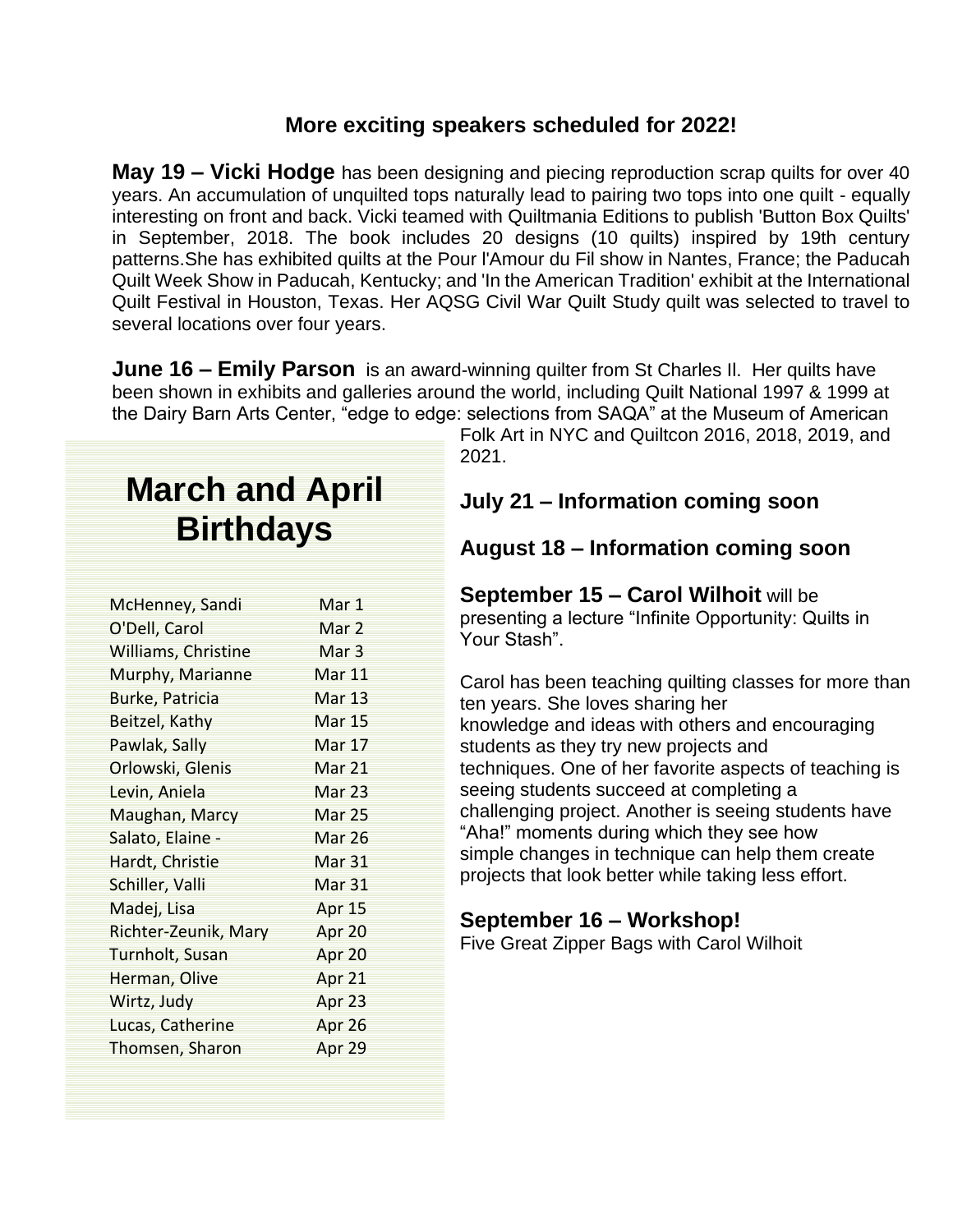Are you missing classes and workshops? Do you have a bucket list of teachers that you are checking out? Pride of the Prairie has signed up for mini technique workshops. On Saturday and Sunday, March 19<sup>th</sup> and 20<sup>th</sup>, there will be 3 hours of demonstrations spotlighting 9 teachers each day. If you are unable to Zoom live, the program is recorded and available to watch for the following 24 hrs only.

Watch your email on March 18 for all access code information!!! For members in good standing only!



All Star Virtual Sampler Platter Saturday, March 19, 2022 2:00 – 3:00 pm (Central) Sunday, March 20, 2022 2:00 – 3:00 pm (Central)

Come enjoy a fantastic Zoom classroom experience! Learn lots of quilting techniques from some of the best teachers around! Come when you can, stay as long as you like!

Experience some of the best teachers the virtual world has to offer in this live Zoom event offered by the Global Quilt Connection. An All-Star cast of 18 quilt teachers will

demonstrate some of their favorite quilting techniques, showcasing a wide variety of styles and techniques. You'll see everything from traditional to modern and art quilting techniques. You'll also receive a PDF that includes written instructions to go along with each teacher's demonstration.

#### Saturday March 19, 3:00 - 6:00 pm eastern

(This list does not denote order of presentation) Kim Brownell, Artful Memories Ana Buzzalino, Acrylic Skins Christina Cameli, Free Motion Blends Kristin Echols, Two-Sided Binding Dana Jones, Demystifying Design for Foundation Piecing Jenny K. Lyon, Make a statement with sheer fabrics Carolina Moore, Cutting Machines - Learn the basics! Linda Sullivan, Easy Wonky Piecing Carol Wilhoit, English Paper Piecing by Machine

#### Sunday March 20, 3:00 - 6:00 pm eastern

(This list does not denote order of presentation) Vicki Conley, Code Breaker Michele Crawford, Explore the World of English Paper Piecing Beth Helfter, Consistency in the Chaos MJ Kinman, Playing With Pixels Scarlett Rose, Scarlett's Cultural Embroidery Journey Lisa Shepard Stewart, Quilted Memo Pad Cover Brenda Gael Smith, Improvise with ImproVines! Margaret Willingham, Added Dimension Valerie Wilson, The Eyes Have It

#### You'll be able to watch the events for 24 hours after they end!

GQC will make each day's event accessible to you to watch for 24 hours after each live event ends! We know that our viewers are located all across the globe and we want to make it easier for your guild members to watch. We don't want you to miss any of the great content that our presenters have for you.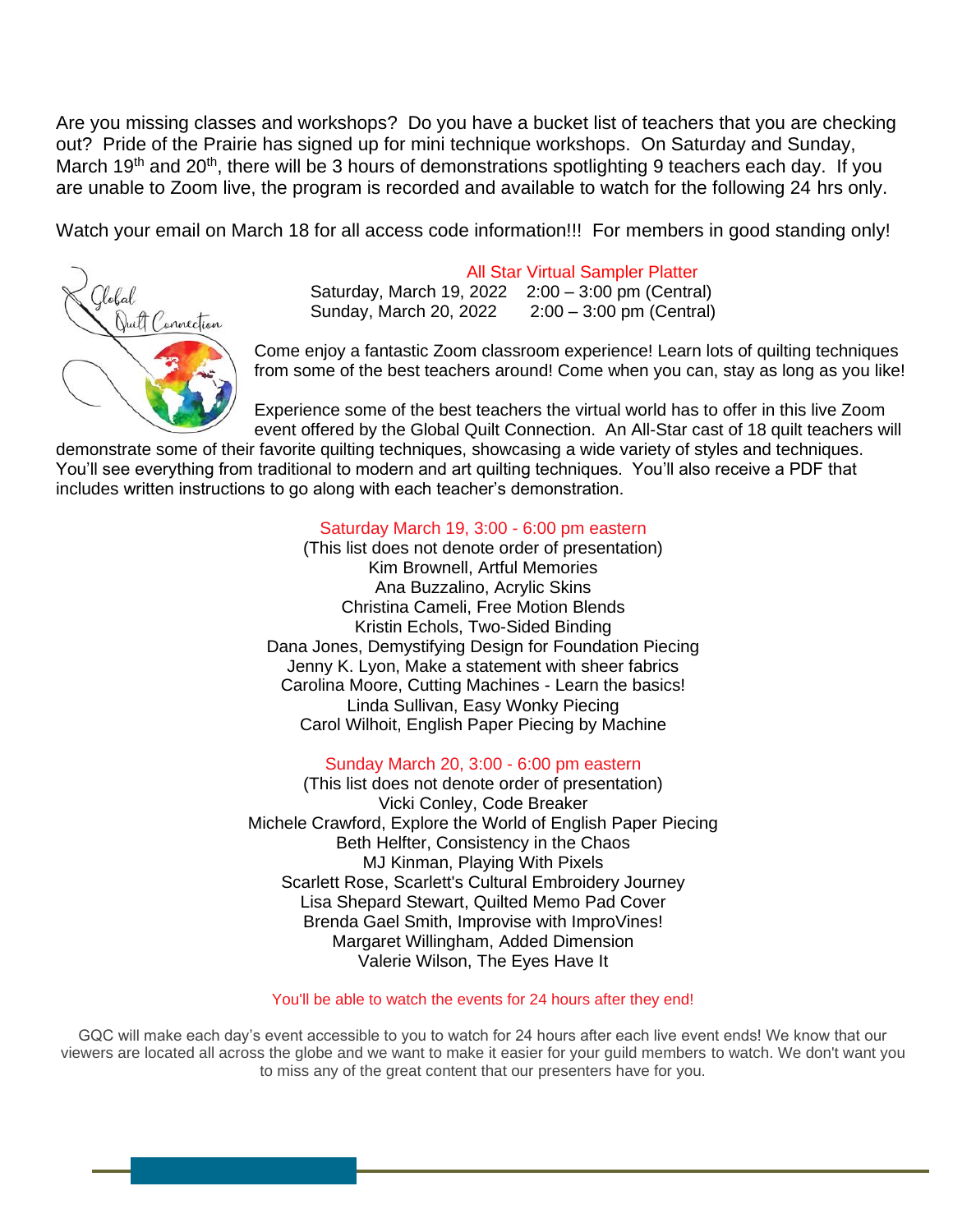**POP Fall Retreat** will be at The DeKoven Center in Racine on Monday, October 2, 2022 through Friday, October 7, 2022. The DeKoven Center is just south of downtown Racine and is across the street from Lake Michigan. You can check out their website at www.dekovencenter.org.

The double occupancy rate is \$335 and the single rate is \$375. This includes Monday dinner, 3 meals on Tuesday-Thursday and Friday breakfast. We will be quilting in Assembly Hall and eating and sleeping in the Retreat Center.

The Assembly Hall is quite large and everyone will have their own 6 foot table and enough room to bring their own Sew Easy table/side table if they wish. The food is good, you can bring your own snacks and we are close to Jim's Sew 'N Save quilt store plus a lot of other great shopping opportunities.

I will take signups starting at the March 17th meeting with a \$25 deposit. Complete payment will be due by September 15th. Space is limited but do invite past members, friends, etc. if you wish.

Any questions or to sign up by phone, contact Kathy Mueller, scpbklane@aol.com, 815-953-6601.

 Machine has 18" throat. Stitch regulator, laser, built in scissors for cutting threads, **For Sale:** Juki 2200QVP. Like new condition, on a 10 foot Grace table, 36" depth. independent bobbin winder. Original price \$9000, asking \$6200. Contact Bernie Niersbach at bernie61@wans.net for more info.

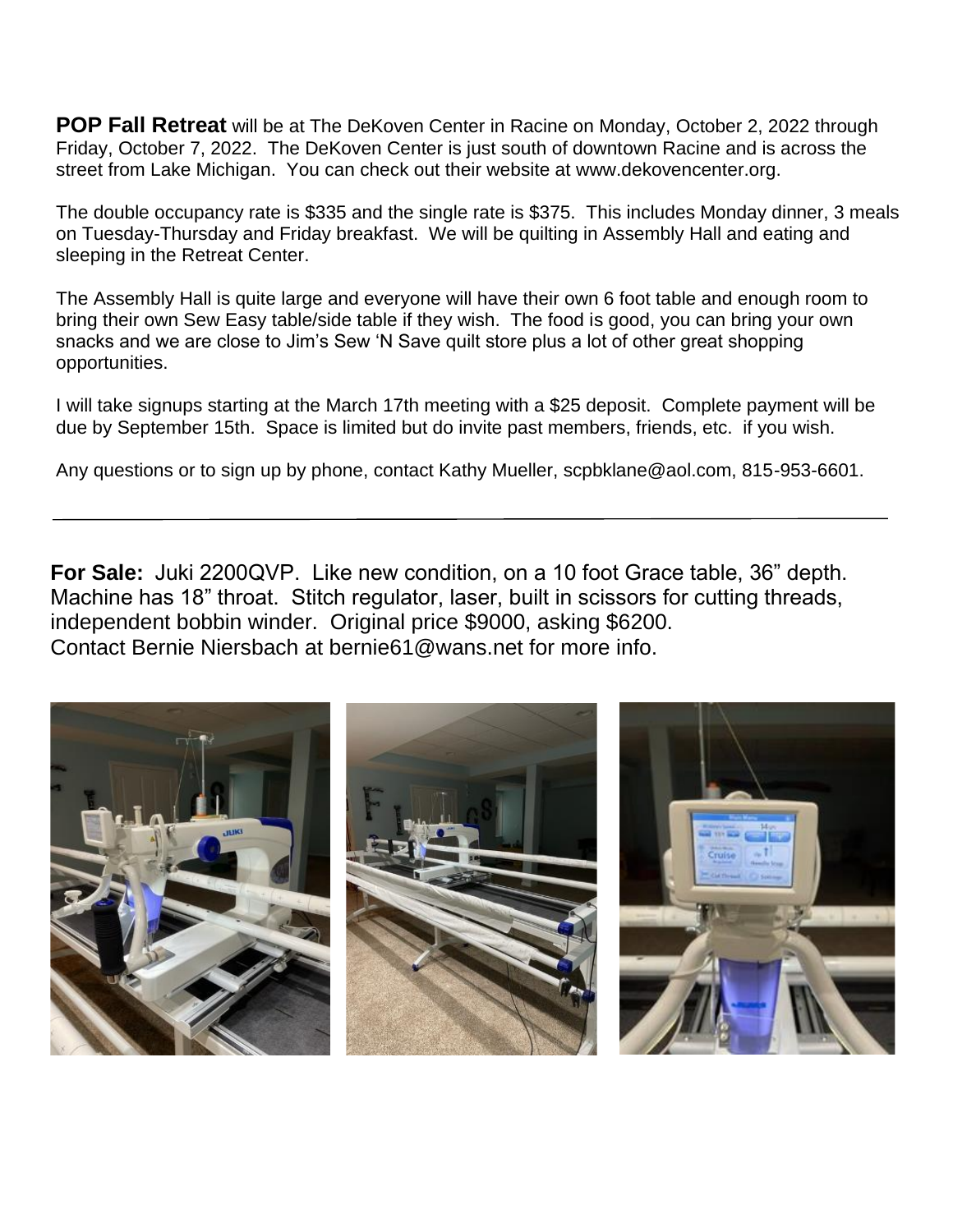# **In Our Backyard!!!**

#### **Peoria Riverfront Museum**

#### **LIMITED TOUR! FINAL STOP!**

**Uncovered: The Ken Burns Collection**

**Explore American quilts like you've never seen before.** 

**March 5 through June 5, 2022**

Explore the extraordinary **private quilt collection** of award-winning documentary filmmaker **Ken Burns** for its first, limited public tour and final stop at Peoria Riverfront Museum, one of only three museums to debut this rare **once-in-a-lifetime exhibition**.

"Uncovered: The Ken Burns Collection" showcases 26 colorful historic American quilts, dating from the 1850s to the 1940s, on loan from the private collection of the legendary documentarian.

The exhibition was organized by the International Quilt Museum at the University of Nebraska-Lincoln, which owns the world's largest publicly held quilt collection. Museum experts selected and interpreted key quilts from the Burns collection using stories that connect visitors to the history, beauty and science behind the art of quilting.

*Each of these textiles represents a moment in time and American history - a nexus of individuals and geography and culture that can never be fully recovered, but which is nevertheless represented in these strikingly graphic compositions.* — Ken Burns

.

#### **Cherrywood Challenge Bob Ross Final Stop**

#### **Minestra Museum and Gardens in Muncie, IN**

Explore Bob Ross's legacy in a whole new way in Bob Ross Quilts, a new exhibit opening on March 12 in the upstairs gallery of the Oakhurst home. This exhibit features hundreds of unique quilt squares created for the 2019 Cherrywood Challenge. Find mighty mountains, happy little clouds, and more brought to life not with paint but in an expertly appliqued, embroidered, pieced, and quilted fabric. To plan your visit, go to [https://www.minnetrista.net/plan-your-visit](https://l.facebook.com/l.php?u=https%3A%2F%2Fwww.minnetrista.net%2Fplan-your-visit%3Ffbclid%3DIwAR0y4tqPuZJwwML8DsUfK2kRRfOHGSxTHOyGL57CYGFn9FM6HLMsrTOMB3g&h=AT27KMVFM__czoYBPemc_6MTYDnLAd66InXReW0GZZVFwdDGRjpDJYVTl0AV3uhinSb_DOA6x7CnPus8T6SktpXl9gJOT9or3YYmDgeZqNj41ru75DLxazA55jr0H7yWqRaX-4wWcwFOZxzN7g&__tn__=-UK-y-R&c%5b0%5d=AT1oOAUaQ11MZHZjG9dJmkuQ2vEt0S49KaX901LE_Y0yG7NqbCAO7suZRV_7YWGVQjeGJgslVodDIfdi4AyDsjzxWe2nBpQSYl9d72zmxUaXieTybuo7VBPaqwMrzbw-qSjxCbe_T8nUC1bPCRFAloVj6p9WYXvJRbTZyK6cPJOpLsNcyFvt5k94L6lQwkYt_7xqKEMqLZInNINOPDg3jQv6Xr-LJruOatCHUZXv5vyVxNyTS0E) Masks are required in all indoor spaces.

> "Rainbows After The Storm" Springfield IL quilt guild show Friday 3/18 10am-6pm Sat. 3/19 10am-4pm at the Illinois State Fairgrounds For more info visit [www.springfieldquilts.com](http://www.springfieldquilts.com/)

AQS Quilt Week Shows Branson MO March 23-26 Paducah KY April 27-30 For more info, visit americanquilter.com

The Quilters Hall of Fame Marion IN. Little Beauties: The Art of Miniature Quilts 2/22 - 5/7/22 For more info visit www.quiltershalloffame.net